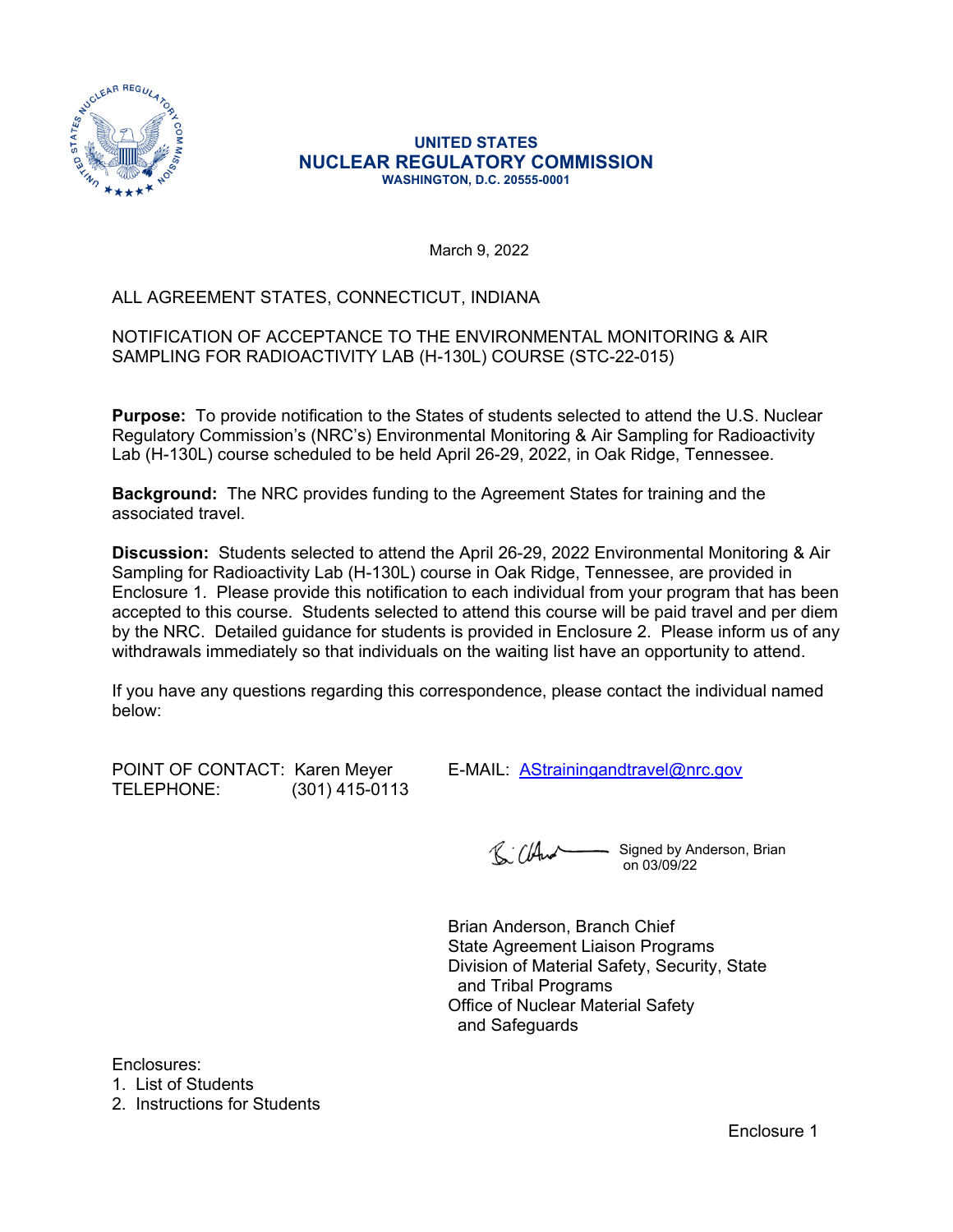# **ENVIRONMENTAL MONITORING & AIR SAMPLING FOR RADIOACTIVITY LAB (H-130L)**

April 26-29, 2022 Oak Ridge, Tennessee

| <b>NAME</b>                             | <b>STATE</b>     |  |
|-----------------------------------------|------------------|--|
| <b>Thomas Collins</b>                   | NEW MEXICO       |  |
| Joshua Kralick                          | PENNSYLVANIA     |  |
| <b>Matthew Greenwood</b><br>Angela Wood | <b>TENNESSEE</b> |  |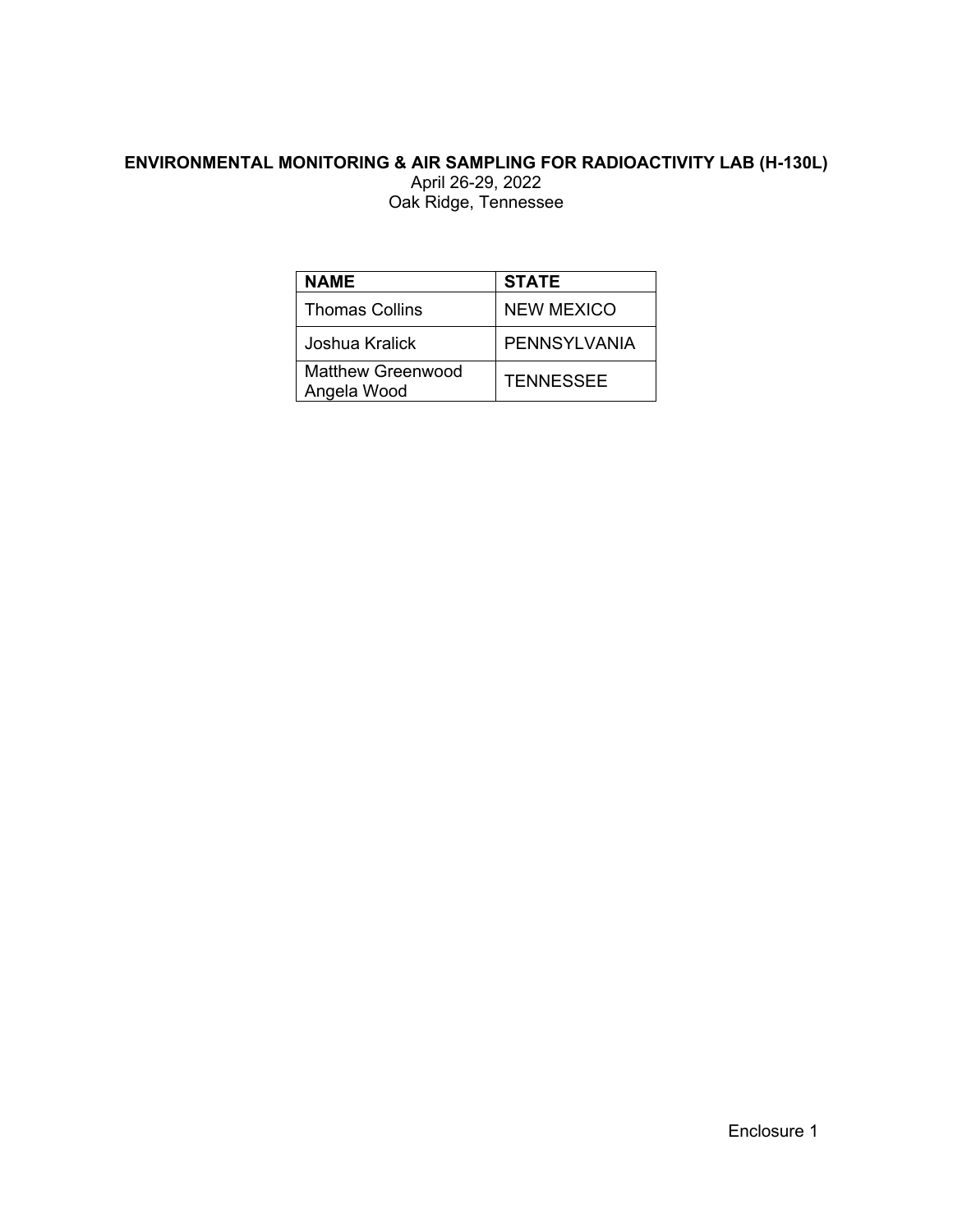### **INSTRUCTIONS TO STUDENTS**

**ACCEPTANCE:** Individuals listed in Enclosure 1 have been accepted for participation in the Environmental Monitoring & Air Sampling for Radioactivity Lab (H-130L) course. This course is scheduled to be presented November 2-5, 2021, provided by instructors from Oak Ridge Associated University staff at ORAU's Professional Training Programs training facility located at 1299 Bethel Valley Road, Building SC-1, Annex, Oak Ridge, TN 37830. Students must be a U.S. citizen to have access to the Oak Ridge training site. Foreign students must contact Ms. Kristy Mashburn, [Kristy.Mashburn@orau.org](mailto:Kristy.Mashburn@orau.org), immediately for guidance.

As a reminder, each student must complete the Environmental Monitoring & Air Sampling for Radioactivity Lab (H-130S) self-study course prior to attending the Lab course. You must complete no later than April 1st or you will be automatically withdrawn from this offering.

**COURSE:** Please see our web site,<https://scp.nrc.gov/training.html>for the tentative course schedule and note that the course begins at 8:00 a.m. EDT on Tuesday, April 26th and ends at 1:00 p.m. EDT on Friday, April 29th.

**LODGING AND TRAVEL:** Please plan to arrive on Monday, April 25th and depart on Friday, April 29th. Students must make their own lodging and travel arrangements. If there are no flights available that would allow you to arrive home before midnight on Friday, April 29th, you may elect to depart on Saturday, April 30th. In this event, NRC will provide reimbursement for hotel on Friday night and per diem on Saturday. If traveling by air, please contact El Sol Travel at 844-244-6694 for airline reservations and indicate that the travel is "Invitational" for the NRC. Please select a fully refundable government fare if one is available and make sure that El Sol Travel correctly direct bills your flight to the NRC. If the need arises and you must make a change, contact Karen Meyer at (301) 415-0113.

Please complete the Travel Application Form which will be provided to you and submit to [AStrainingandtravel.Resource@nrc.gov](mailto:AStrainingandtravel.Resource@nrc.gov), at your earliest opportunity, but no later than Friday, April 15th. Individuals should request the Federal government rate at the hotels. The per diem for Oak Ridge, TN \$102 for hotel and \$64 for meals and incidentals. The first and last day of travel is calculated at 75 percent. Students are responsible for their own transportation between the hotel and the training center. If you are authorized to drive, the Federal mileage reimbursement is .585 cents per mile. Rental cars are **not** authorized for reimbursement.

In addition, you will need complete the attached voucher for reimbursement upon return from travel by May 13th. Review the itemized list for accuracy, including hotel, hotel tax and any additional authorized expenses. Then print, sign, scan, and e-mail back to me as one document with your hotel, flight receipt, and any other receipts over \$75.

Further instructions, including course schedule, will be provided via email to selected students.

Specific questions about the virtual course can be sent directly to the NRC's Course Manager, Jeff Griffis [\(jeff.griffis@nrc.gov](mailto:jeff.griffis@nrc.gov)).